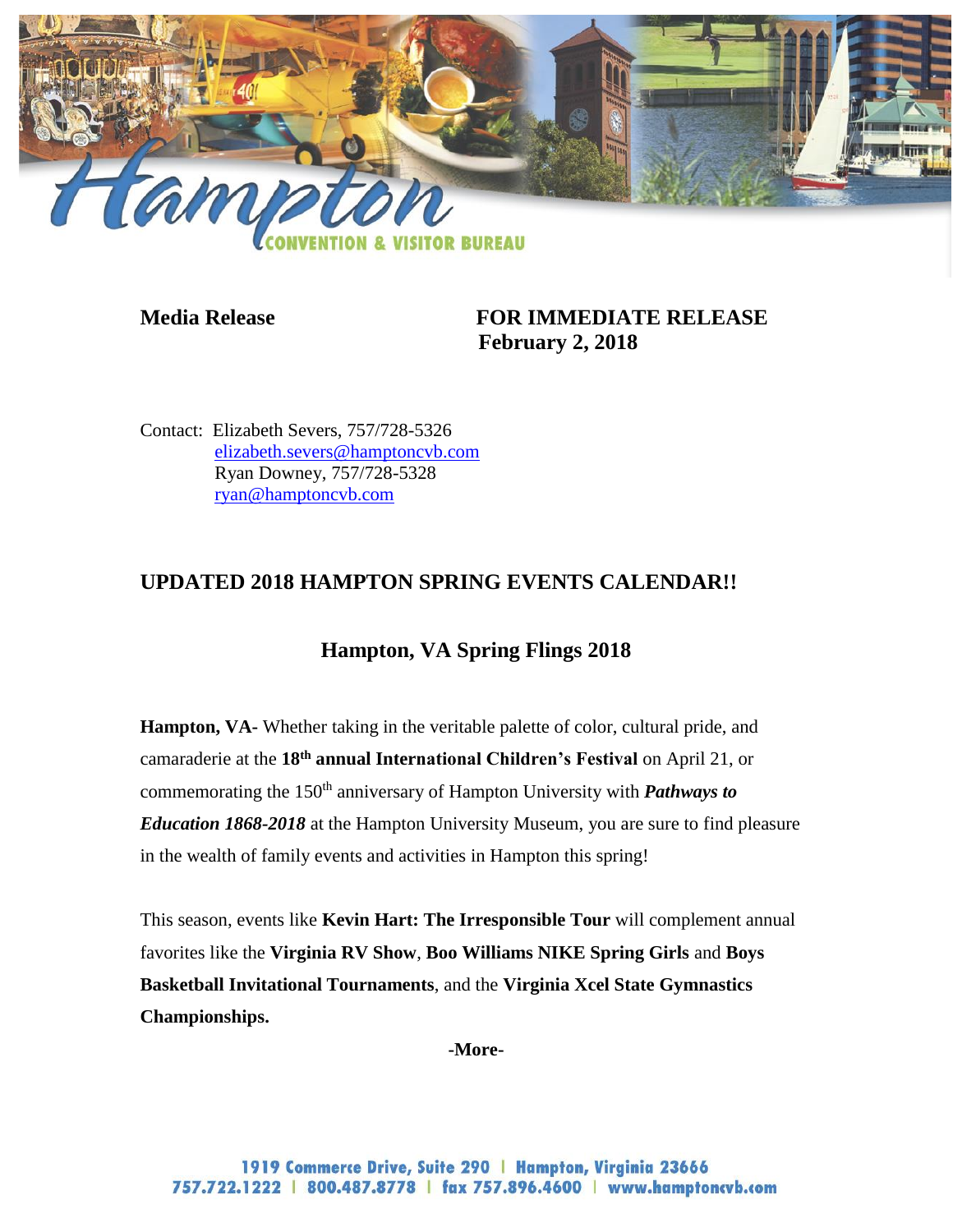This March 2-4, check out the **Eighth annual Hampton Roads Tattoo Arts Festival**, taking place at the Hampton Roads Convention Center. Presented by Folk City Tattoo and *Twisted Ink* magazine, this highly anticipated event will celebrate all aspects of the tattooing industry and welcome talented artists from across the country. During the event, interested attendees have the option of speaking with tattoo artists from across the country and having the work performed on-site at the convention center. Other highlights of this year's festival include the Seventh annual Miss Hampton Roads Pin Up Contest, daily categorized tattoo contests, art vendors, tattoo supply vendors, and more.

Hungry patrons are encouraged to save up their dining dollars for **Hampton Restaurant Week**, happening March 4-10. Enjoy a two- course lunch for \$10 and/or a three- course meal for either \$20 or \$30 at participating restaurants in Hampton. Reservations at each restaurant are recommended but not mandatory. Check out [www.hamptonrestaurantweek.com](http://www.hamptonrestaurantweek.com/) for more info.

Shop, compare and save from experts in remodeling, landscaping, decorating and building at the **Hampton Roads Home Show**, returning to the Hampton Roads Convention Center March 3-4. Stroll through wall-to-wall displays showcasing the latest trends and unveiling the newest products.

On March 17, the **Hampton History Museum** will open a new exhibit entitled *NASA in Hampton's History*, celebrating NACA and NASA's singular history and immeasurable contribution to the community in Hampton. The exhibit with feature artifacts and images recently acquired from NASA Langley Research Center. This will be the first step in a comprehensive retelling of Hampton's 20th century history.

The **2018 Love Fest** once again returns to the Hampton Roads Convention Center on

**-More-**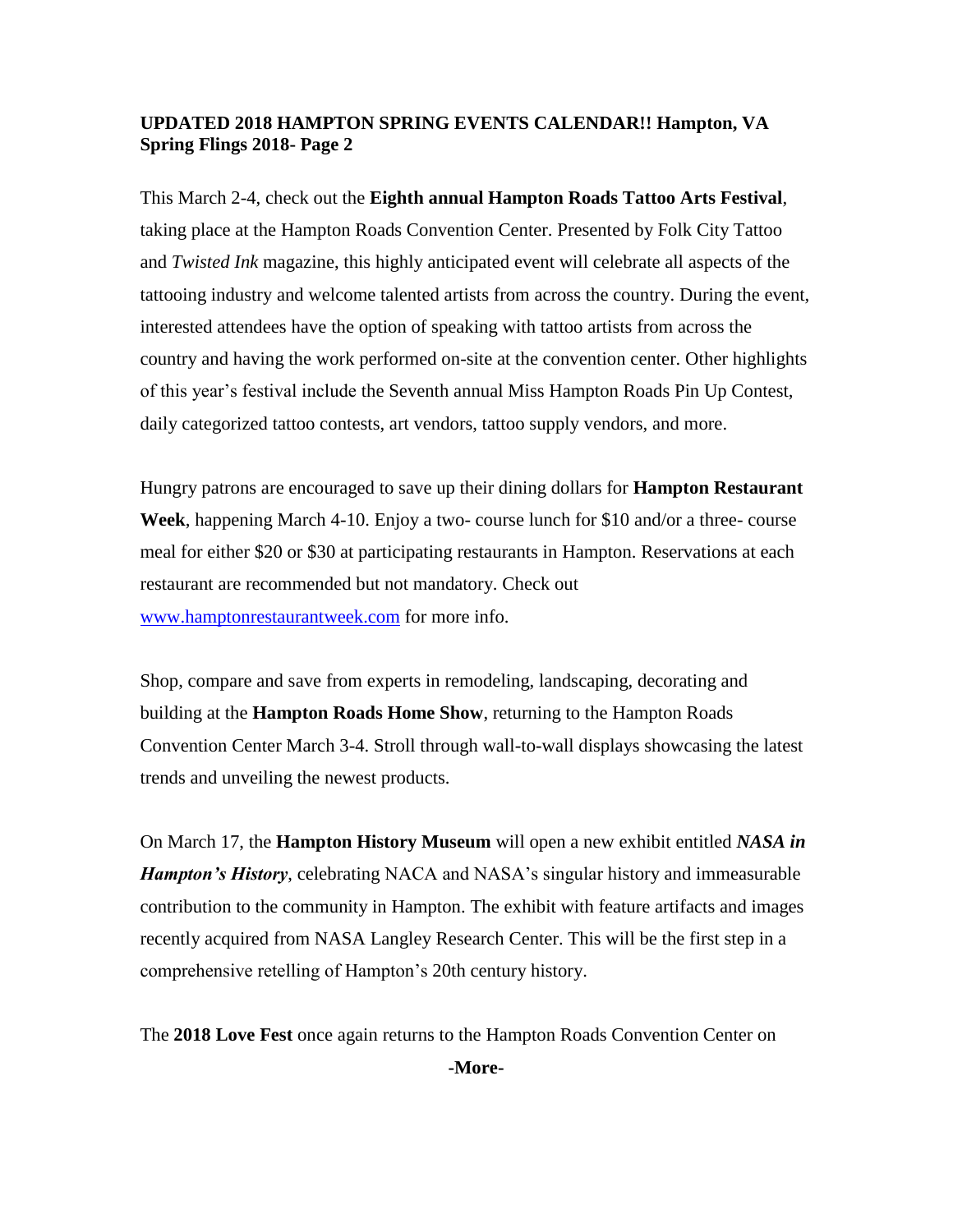April 15. Over 1400 participants and 100 Zumba® Fitness and MixxedFit® instructors from Hampton Roads and beyond are expected to participate in this fun-filled event for two great causes. In addition, vendors will be on-site to speak and showcase for attendees.

On April 21, the **18th annual International Children's Festival** energizes Mill Point Park. Showcasing over 30 countries, ICF allows children of all ages the unique opportunity to experience the sights, sounds, and tastes of cultures from across the globe. A wealth of activities are planned for this year's program, including a costumed Parade of Nations showcasing a breathtaking array of exquisite fabrics, bold colors, and exciting designs. Entertainment for this year's festival includes the popular Dragon Head Dance, native folk dancers, and musicians.

While at the International Children's Festival in Mill Point Park, don't forget to check out **Hampton Heritage Day**, taking place April 21 only blocks away at Carousel Park. Join in commemorating the melding of the Native American, European, and African cultures that have come together to shape our community. Enjoy presentations and performances that will take place on a stage throughout the day as well as other activities in and around Carousel Park in downtown Hampton, such as hands-on family activities, cultural displays and demonstrations, traditional dance and music, food, heritage arts & crafts, and more to honor those who came before us.

Also on April 21, Historic Phoebus will transform into a vibrant outdoor street festival featuring handmade arts and crafts, community exhibits, food trucks, live music and craft beer with the **Phoebus Spring Fling**. The event will take place 10:00 a.m. – 5:00 p.m. on E Mellen Street.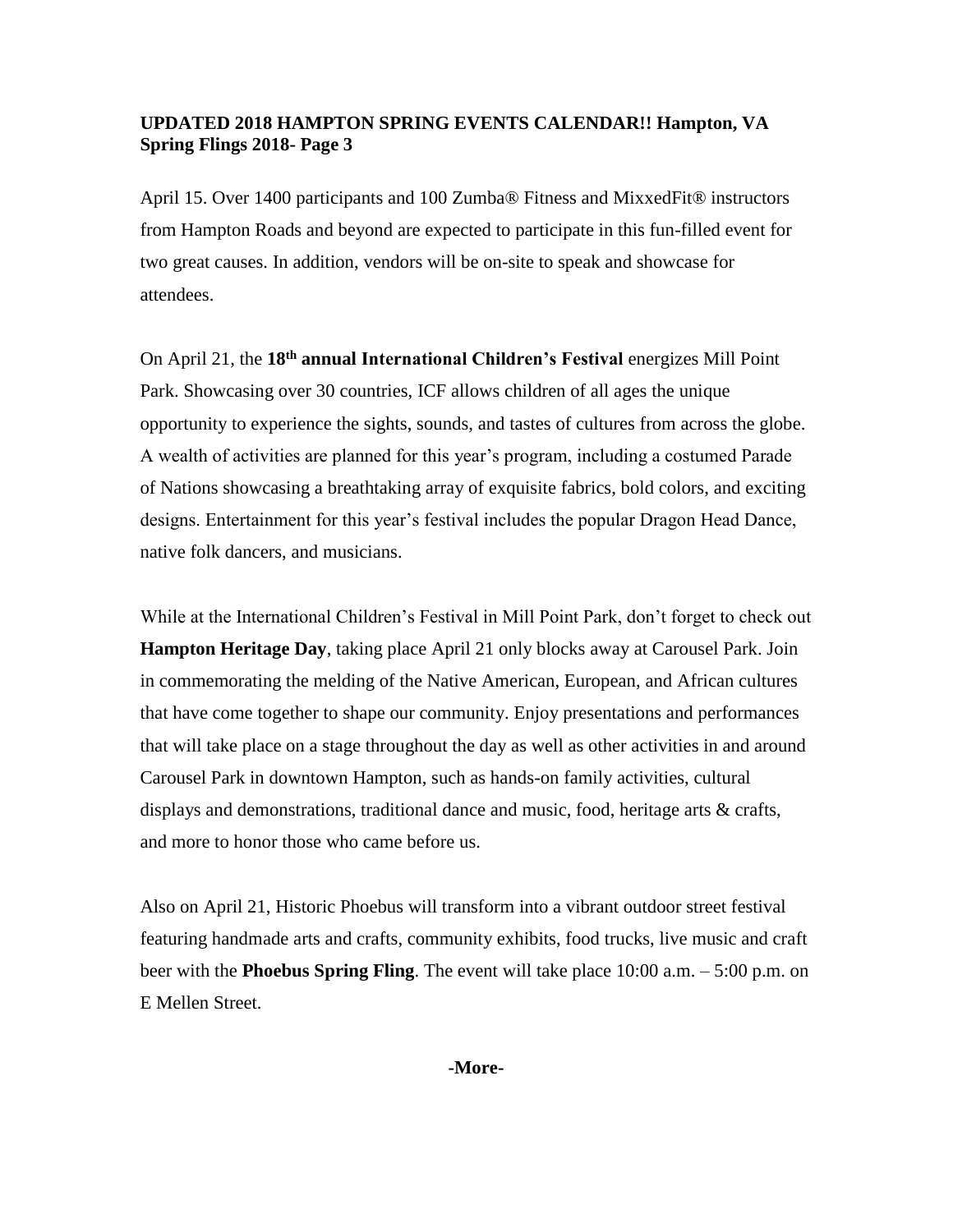On Sunday, April 29, **Paradise Ocean Club** at Fort Monroe will host a Preview Party with 80s favorites The Deloreans. The club officially re-opens for the 2018 season on Friday, May 4. Located on the Chesapeake Bay, the club stays hopping during the late spring and summer with live music by national recording artists, special events, private cabana rentals an Olympic size pool, private beach, and more. Admission to the club is \$10 per day and guests receive access to the pool, beach, and more. The Preview Party is free and open to the public. For operating times and additional info, visit [www.paradiseoceanclub.com.](http://www.paradiseoceanclub.com/)

On May 5, the **Downtown Hampton Block Party** returns to Queens Way, complete with musical entertainment, cold refreshments, and family fun. The Downtown Hampton Block Party is scheduled most Saturday evenings, May 6- August 25.

Beginning May 12, in commemoration of the 300 anniversary of the capture of the notorious Blackbeard, the **Hampton History Museum** welcomes *Pirates, Privateers and Buccaneers*, on loan from the South Carolina State Museum. The exhibit tells the story of Blackbeard, who blockaded Charleston Harbor in 1718 prior to his death in North Carolina, along with the stories of many other pirates.The exhibit will thrill those who have always been fascinated by these desperadoes of the seas, as well as dispel a number of popular myths about pirates, such as that they made their victims walk the plank, and used phrases such as 'arrr,' and 'matey,' which are fictions of Hollywood. This exhibit will also address the problem of modern piracy dispelling another popular myth that pirates disappeared a long time ago.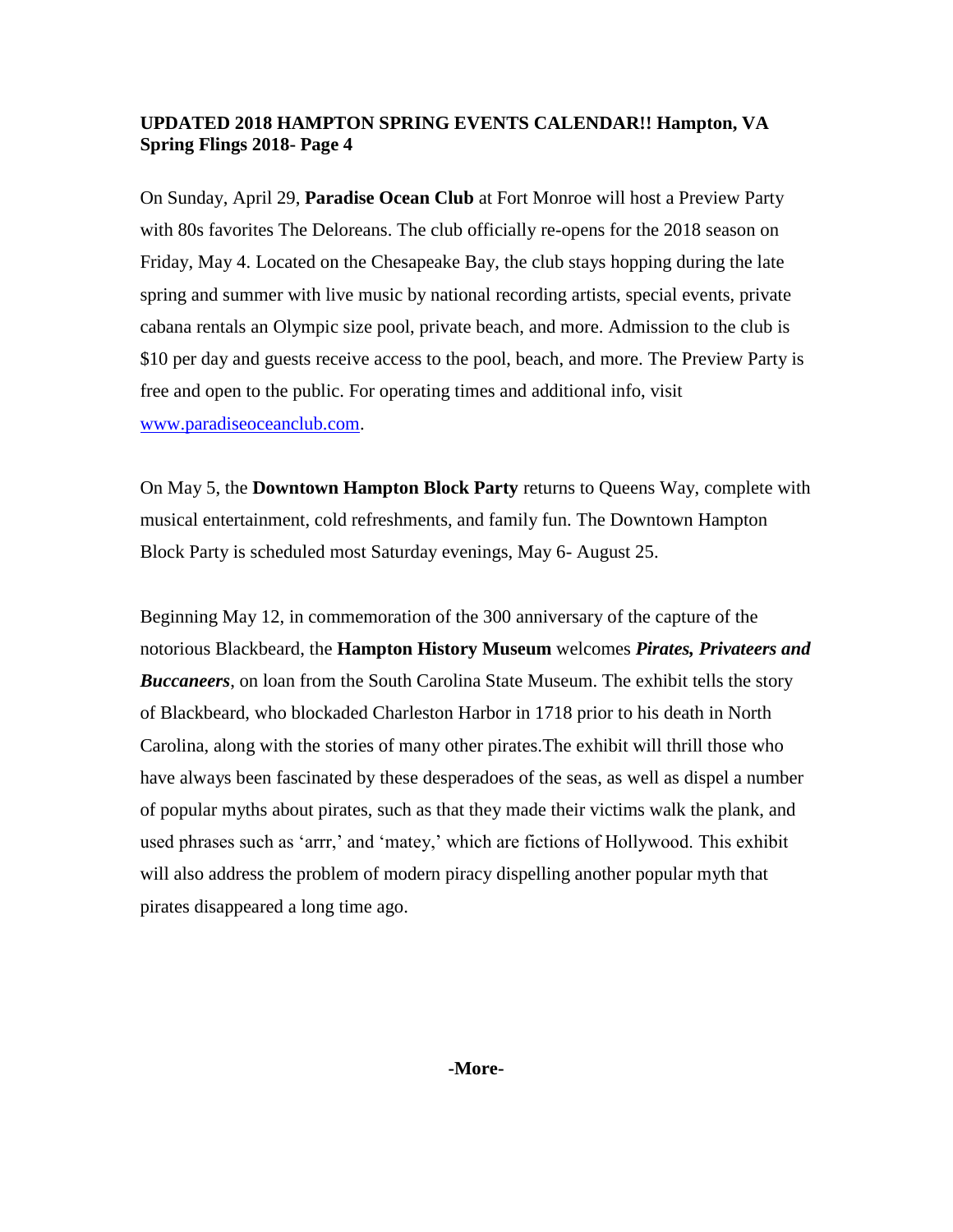# **March 2018**

## 2 **Baskerville: A Sherlock Holmes Mystery**

Ken Ludwig's acclaimed adaptation of Sir Arthur Conan Doyle's classic mystery, The Hound of the Baskervilles. The American Theatre. 8:00 p.m. \$45/\$35. 757/722-2787. [www.hamptonarts.net](http://www.hamptonarts.net/)

## 2-4 **8th annual Hampton Roads Tattoo Festival**

Presented by Folk City Tattoo and Twisted Ink magazine, this is the largest tattoo event in Virginia. Hundreds of tattoo artists, and vendors all weekend. Hampton Roads Convention Center. 12 p.m. - 12 a.m. Friday; 10 a.m. - 12 a.m. Saturday; 12 p.m.-8 p.m. Sunday. \$25 daily, \$45 Weekend Pass, \$35 Military Weekend Pass. 757/484-1319. [www.hrtattoofest.com](http://www.hrtattoofest.com/)

# 3 **Professional Bull Riders**

The Professional Bull Riders Real Time Pain Relief Velocity Tour is the top expansion series of the PBR featuring some of the best athletes of the sport going head to head with the fiercest bulls in the country. Hampton Coliseum. 7 p.m. Tix \$15-\$100. 757/838-4203. [www.hamptoncoliseum.org](http://www.hamptoncoliseum.org/)

## 3-4 **Hampton Roads Home Show**

Shop, compare and save from experts in remodeling, landscaping, decorating and building. Leisurely stroll through wall-to-wall displays showcasing the latest trends and unveiling the newest products. Hampton Roads Convention Center. 10 a.m.-5 p.m. \$10 adults, free for individuals 18 and younger. 757/222-2945<http://hamptonvahomeshow.com/> (1610 Coliseum Drive, Hampton, VA 23666)

## 4-10 **Hampton Restaurant Week**

Enjoy a 2-course lunch for \$10 and/or a 3-course meal for either \$20 or \$30 at participating restaurants. [www.visithampton.com](http://www.visithampton.com/)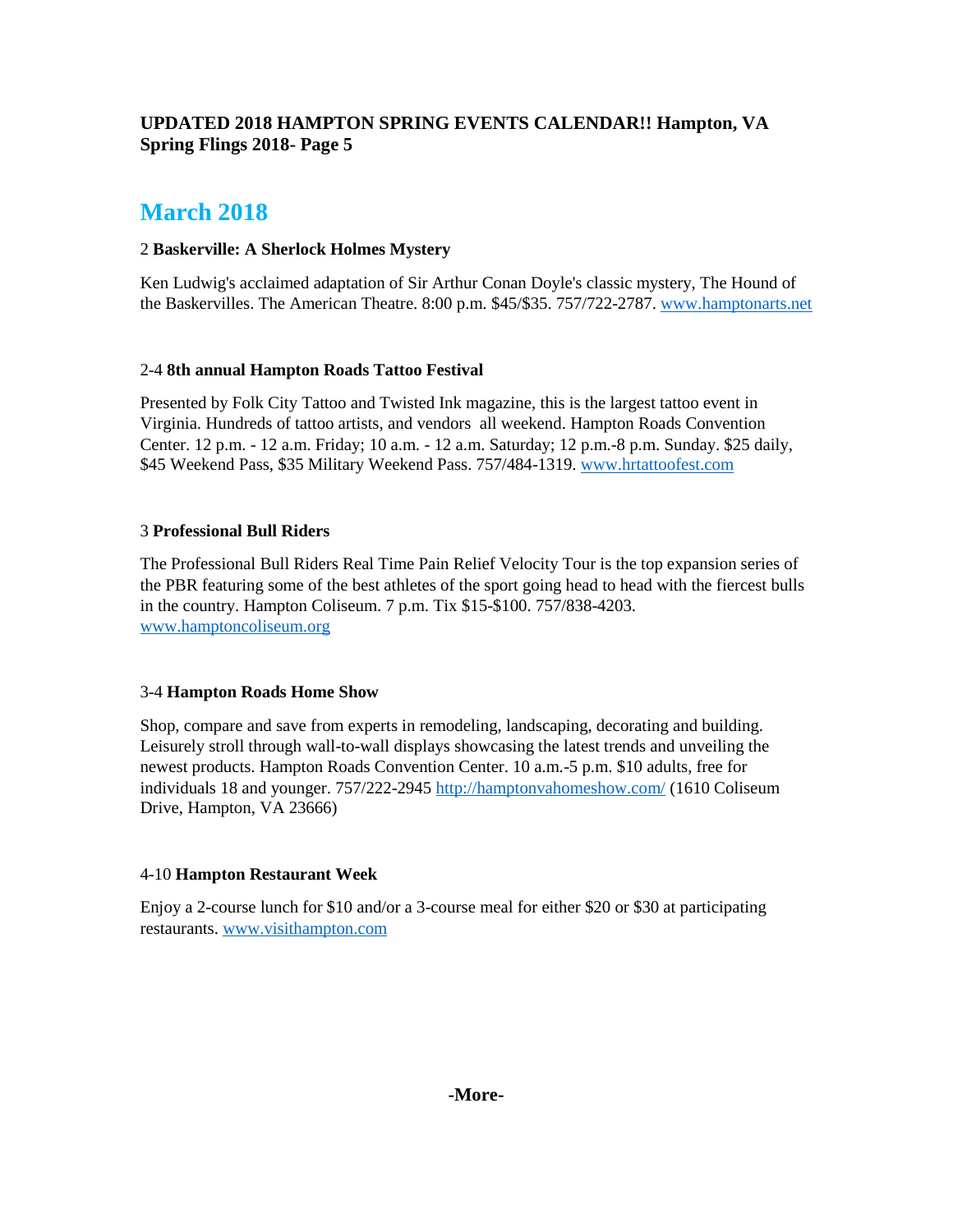# 9-11 **Virginia RV Show**

The Virginia RV Show is back for with great deals on motorhomes, travel trailers, and fifth wheels! Stock up on all the essentials and gather great ideas for your next RV vacation. Hampton Roads Convention Center. Friday 12 p.m. - 8 p.m.; Saturday 10 a.m. - 7 p.m.; Sunday 11 a.m.- 5p.m. \$10 at the door (Cash only); 16 and under free. 757/315-1610. [www.virginiarvshow.com](http://www.virginiarvshow.com/)

## 11 **Young Artist Competition Showcase Performance – Hampton Roads Philharmonic**

Held each fall, young soloists from the area compete in this competition for the opportunity to perform a concerto of their choice with the orchestra. The American Theatre. 2:30 p.m. \$20. 757/722-2787. [www.hamptonarts.net](http://www.hamptonarts.net/)

# 17 **Hampton Spring Jam**

Hampton Spring Jam returns with Keith Sweat, Tank, Brandy, and After 7. Hampton Coliseum. 7:30 p.m. Tix \$39.50-\$250. 757/838-4203. [www.hamptoncoliseum.org](http://www.hamptoncoliseum.org/)

# 17 **Songwriters Collaborative**

Calling all musicians, songwriters, composers, lyricists, poets, producers from around the Hampton Roads region…You are invited to be part of this regular creative musical collaborative at The American Theatre. The American Theatre. 12:00 p.m. Free. 757-652-6382. [www.hamptonarts.net](http://www.hamptonarts.net/)

## 17-18 **Southeastern Guns & Knives Show**

SGK Shows. Hampton Roads Convention Center. 9 a.m.-5 p.m. Saturday; 10 a.m.-4 p.m. Sunday. \$10 Adults, \$7 Ages 13 - 17, Free admission for children 12 & under accompanied by an adult 21 years or older. 757/315-1610. [www.guns-knives.com](http://www.guns-knives.comn/)

## 23 **MINDZ**

Through the wails of the people our MINDZ become one this is a universal language that many relate to through and with one glimpse there is conviction. The American Theatre. 8:00 p.m. \$25. 757/722-2787. [www.hamptonarts.net](http://www.hamptonarts.net/)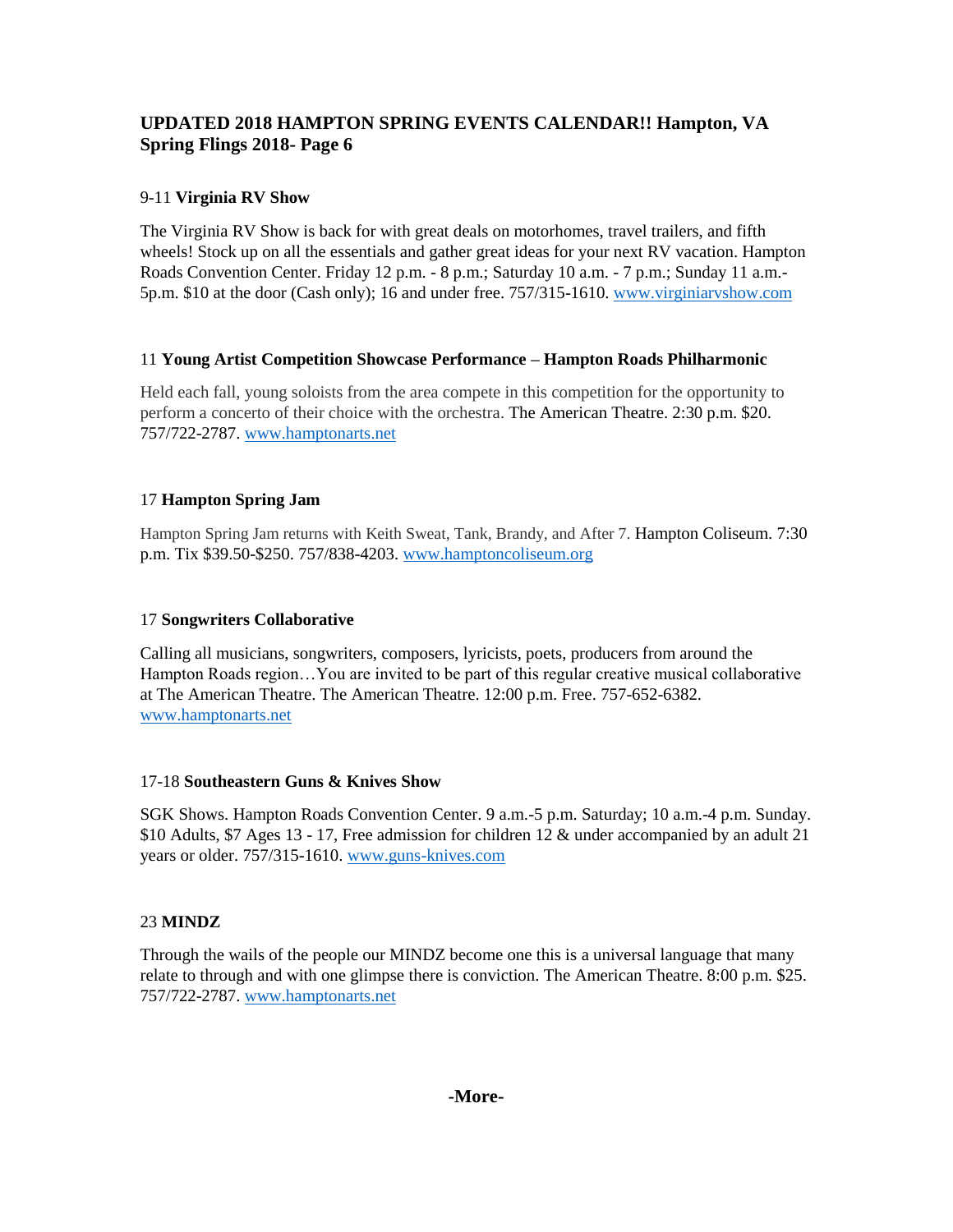#### 24 **An Evening with Molly Ringwald**

Appearing with her jazz quartet, Ringwald's star-power vocals shine bright on "Sooner or Later" (from Dick Tracy), "Don't You (Forget About Me)," and many more legendary songs. The American Theatre. 8:00 p.m. \$60/\$50. 757/722-2787. [www.hamptonarts.net](http://www.hamptonarts.net/)

#### 24 **19th annual Country for Kids Concert**

Join Country for Kids 2018 for an awesome night of country music all to support the programs and services of the Center for Child & Family Services. 100% of net proceeds benefit the Center for Child & Family Services. Hampton Roads Convention Center. 6 p.m. \$25 General Admission, \$60 VIP. [www.countryforkids.com](http://www.countryforkids.com/)

#### 29 **Million Dollar Quartet**

Million Dollar Quartet puts you inside the action for a not-to-be-missed tribute to some of the greatest musicians ever to grace the stage. The American Theatre. 8:00 p.m. \$65/\$55. 757/722- 2787. [www.hamptonarts.net](http://www.hamptonarts.net/)

#### 30 **Kevin Hart: The Irresponsible Tour**

Kevin Hart: The Irresponsible Tour is coming to Hampton Coliseum on Friday, March 30. Hampton Coliseum. 7:00 p.m. Tickets start at \$54. 757/838-4203[. www.hamptoncoliseum.org](http://www.hamptoncoliseum.org/)

# **April 2018**

#### 6-8 **World Class Gymnastics Region 7 Level 8 Regional Championships**

Boo Williams Sportsplex & Hampton Roads Convention Center. Admission Fee. 757/637-7300. [www.boowilliamsbball.org](http://www.boowilliamsbball.org/)

#### 7 **Magic with Mark Nizer**

World-class juggler and comedian Mark Nizer incorporates amazing technology with special 4D glasses for a live for a special spellbinding performance will mesmerize the masses with his world-renowned skills. The American Theatre. 11:00 a.m. \$10. 757/722-2787. [www.hamptonarts.net](http://www.hamptonarts.net/)

#### **-More-**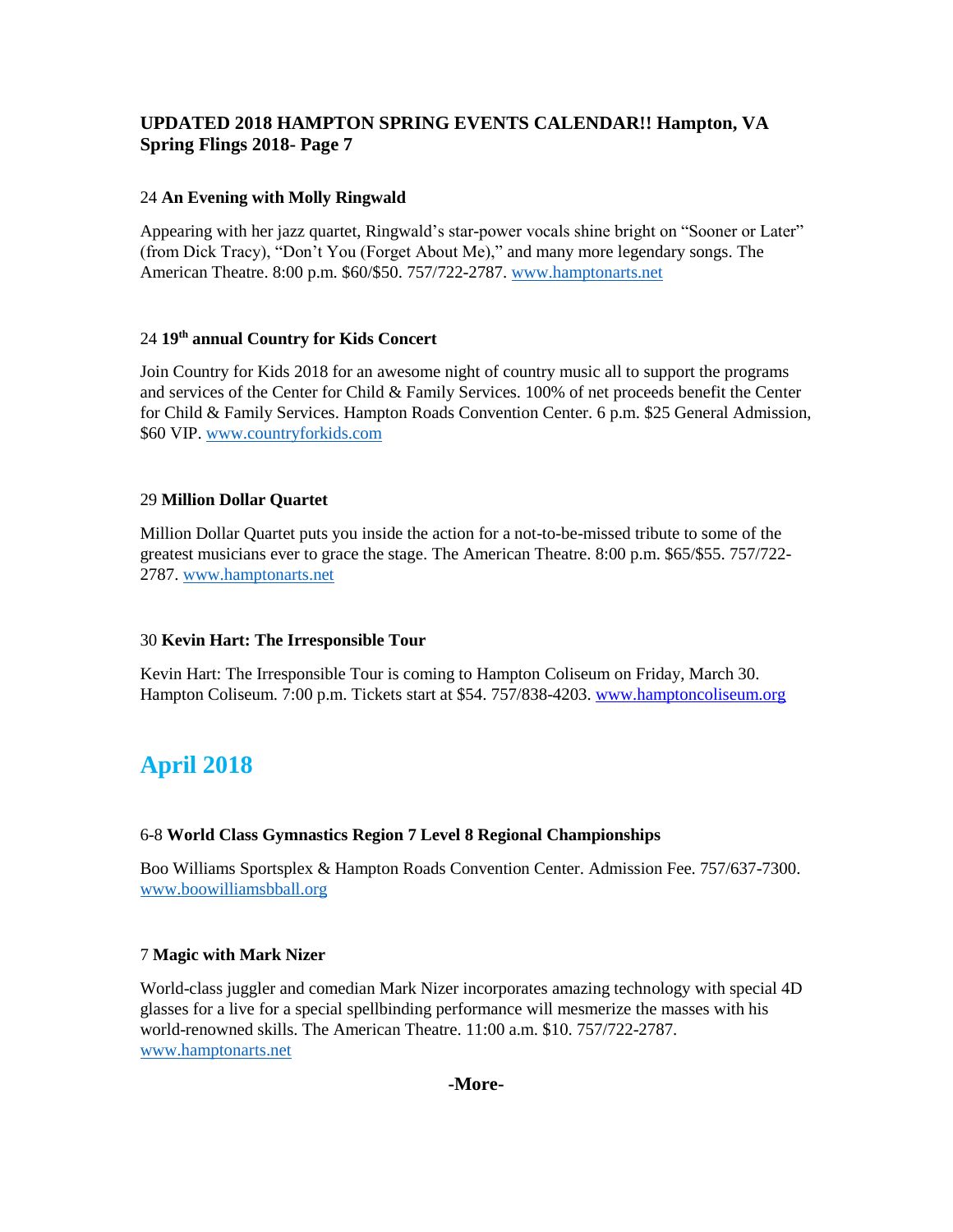# 13-15 **Pump Boys and Dinettes**

With heartbreak and hilarity, these versatile performers kick up their heels on guitars, piano, bass and, yes, even kitchen utensils! The American Theatre. 8:00 p.m. 2:00 p.m. \$45/\$35. 757/722- 2787. [www.hamptonarts.net](http://www.hamptonarts.net/)

## 15 **2018 LOVE Fest**

Over 1400 participants and 100 Zumba® Fitness and MixxedFit® instructors from Hampton Roads and beyond are expected to participate in this fun-filled event for a cause. Hampton Roads Convention Center. 2 p.m.-6 p.m. Admission Fee. 757/315-1610. (1610 Coliseum Drive, Hampton, VA 23666)

# 20-22 **Pump Boys and Dinettes**

With heartbreak and hilarity, these versatile performers kick up their heels on guitars, piano, bass and, yes, even kitchen utensils! The American Theatre. 8:00 p.m. 2:00 p.m. \$45/\$35. 757/722- 2787. [www.hamptonarts.net](http://www.hamptonarts.net/)

## 20-22 **Nike Invitational Girls 13U-16U Basketball Tournament**

Boo Williams Sportsplex & Hampton Roads Convention Center. Admission Fee. 757/637-7300. [www.boowilliamsbball.org](http://www.boowilliamsbball.org/)

# 21 **International Children's Festival**

Experience the beauty and wonder of exotic places as over 35 countries and cultures showcase their unique heritages and again this year there will be animals from around the world with a chance to ride a camel! Eaton & Queen Streets. 10 a.m.-5 p.m. Free Admission. 757/727-8311. [www.hampton.gov/parks](http://www.hampton.gov/parks)

## 21 **Hampton Heritage Day**

Enjoy presentations and performances that will take place on a stage throughout the day as well as other activities in and around Carousel Park with hands-on family activities, traditional dance, music, food, heritage arts & crafts, and cultural displays and demonstrations to honor those who came before us. Carousel Park. 10 a.m.-5 p.m. Free. 757/727-1610. [www.hamptonhistorymuseum.org](http://www.hamptonhistorymuseum.org/)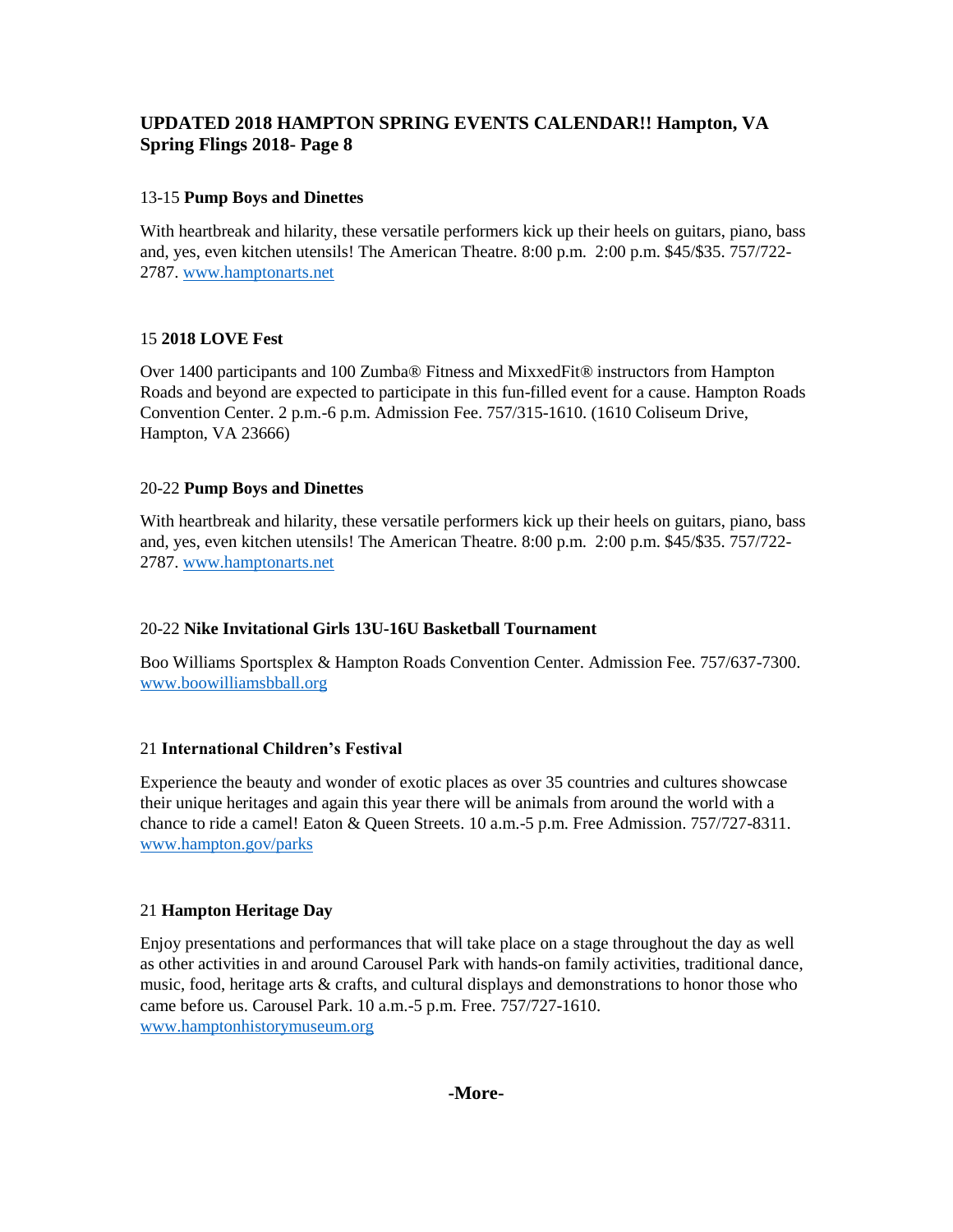# 21 **Phoebus Spring Fling**

Historic Phoebus will transform into a vibrant outdoor street festival featuring handmade arts and crafts, community exhibits, food trucks, live music and craft beer. Monitor Lodge. 10 a.m.-5 p.m. Free Admission. 757/826-1862[. www.phoebusvaevents.com](http://www.phoebusvaevents.com/)

## 27-29 **BWSL Basketball Exposure Showcase**

Boo Williams Sportsplex. Admission Fee. 757/637-7300[. www.boowilliamsbball.org](http://www.boowilliamsbball.org/)

## 28 **Sandra Monica Blvd: Coast to Coast**

Sandra Bernhard wears many hats: comedian, chanteuse, actress, and Sirius/XM radio host… but one thing that ties them all together is her brand of humor that is uniquely Sandy. The American Theatre. 8:00 p.m. \$65/\$55. 757/722-2787. [www.hamptonarts.net](http://www.hamptonarts.net/)

# **May 2018**

## 5 **Songwriters Collaborative**

Calling all musicians, songwriters, composers, lyricists, poets, producers from around the Hampton Roads region…You are invited to be part of this regular creative musical collaborative at The American Theatre. The American Theatre. 12 p.m. Free. 757-652-6382. [www.hamptonarts.net](http://www.hamptonarts.net/)

## 5 **Smooth Jazz with Marion Meadows & Marc Antoine**

Two jazz greats — Marion Meadows & Marc Antoine — come together for one spectacularly smooth evening. The American Theatre. 8 p.m. \$45/\$40. 757/722-2787. [www.hamptonarts.net](http://www.hamptonarts.net/)

#### 11-13 **2018 Showstopper Dance Competition**

If you're looking for the largest, most glamorously fun dance competition in the world, you've come to the right place! You might leave our competition covered in glitter, but we guarantee you'll also leave with the best memories you'll have all year. Hampton Roads Convention Center. [www.goshowstopper.com](http://www.goshowstopper.com/)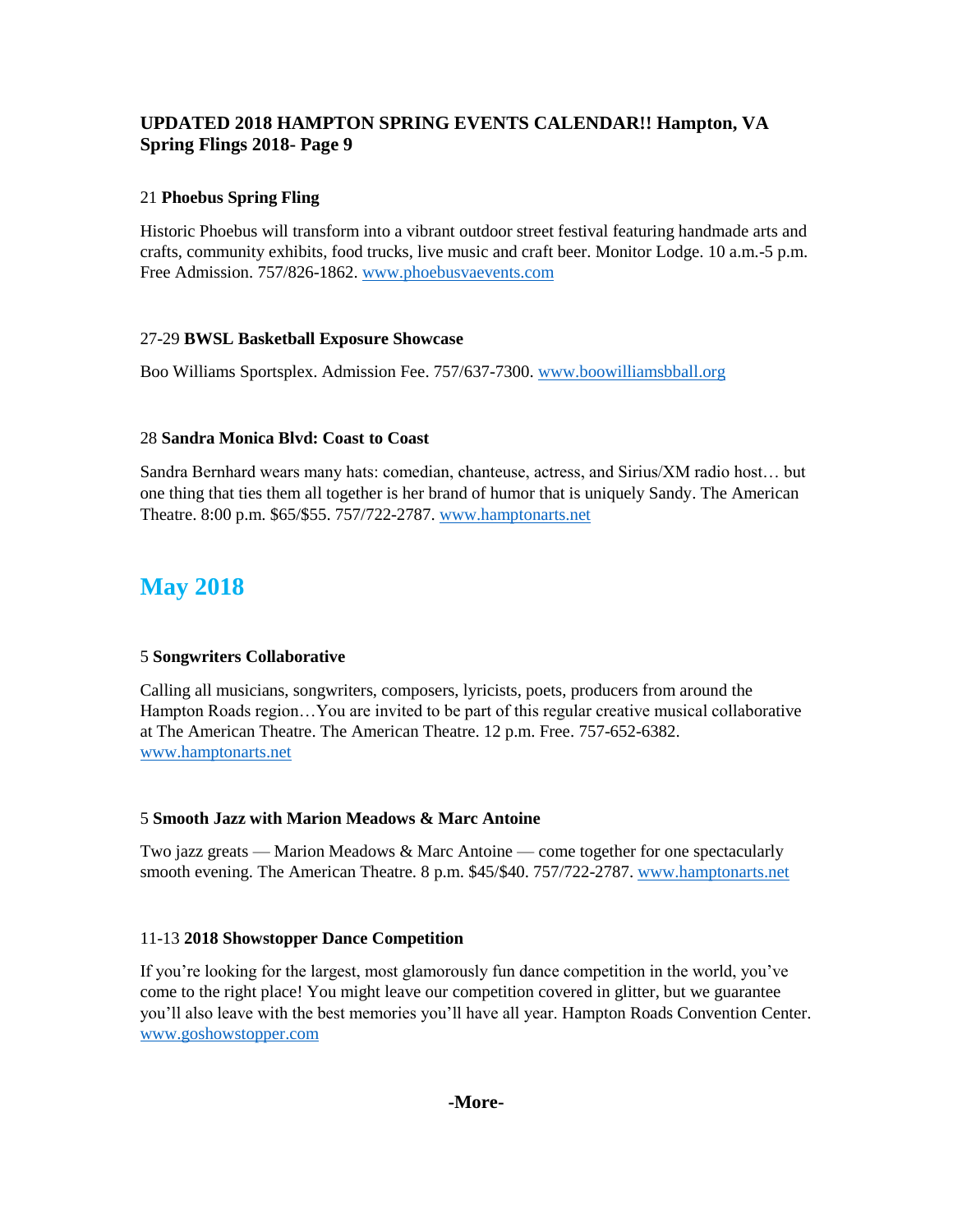# 18-20 **Hoop Group Southern Jamfest 2018**

In what has been dubbed by some the "Battle of the Brands" tournament, the Southern Jam Fest brings together some of the best AAU programs in the country to see who is the best of the best. Boo Williams Sportsplex. Admission Fee. [www.hoopgroup.com](http://www.hoopgroup.com/)

## 18-20 **Virginia Gymnastics Xcel State Championship**

The USA Gymnastics Xcel Program is a program offered as an alternative program for competitive gymnasts. All of the gymnasts participating in the Virginia Xcel State Championship have qualified through a series of local competitions. Gymnasts vary in age, from 5 years-old to 19 years-old. Hampton Roads Convention Center. [www.vausag.com](http://www.vausag.com/)

## 19 **Build the City**

Using cardboard boxes and other recyclable materials teams of children will construct the neighborhoods, waterfront, business areas and parks of Downtown Hampton. Carousel Park. [www.hamptonhistorymuseum.org](http://www.hamptonhistorymuseum.org/)

## 25-27 **Nike Invitational Boys 15U-17U Basketball Tournament**

Boo Williams Sportsplex. Admission Fee. 757/637-7300[. www.boowilliamsbball.org](http://www.boowilliamsbball.org/)

## 28 **Flag Retirement Ceremony**

In Partnership with the Boy Scouts of America we will honor those military personnel who made the ultimate sacrifice in service to the United States. A joint ceremony will also properly retire any US flags no longer in usable condition. Weather Permitting. Colonies and RV Travel Park (location subject to change). 11 a.m.–1 p.m. Free. 757/637-7778. [www.fmauthority.com](http://www.fmauthority.com/)

# **ONGOING EVENTS**

## Through 2018 **Pathways to Education 1868-2018**

Hampton University Museum. 757/727-5308. [http://museum.hamptonu.edu/exhibitions\\_calendar.cfm](http://museum.hamptonu.edu/exhibitions_calendar.cfm)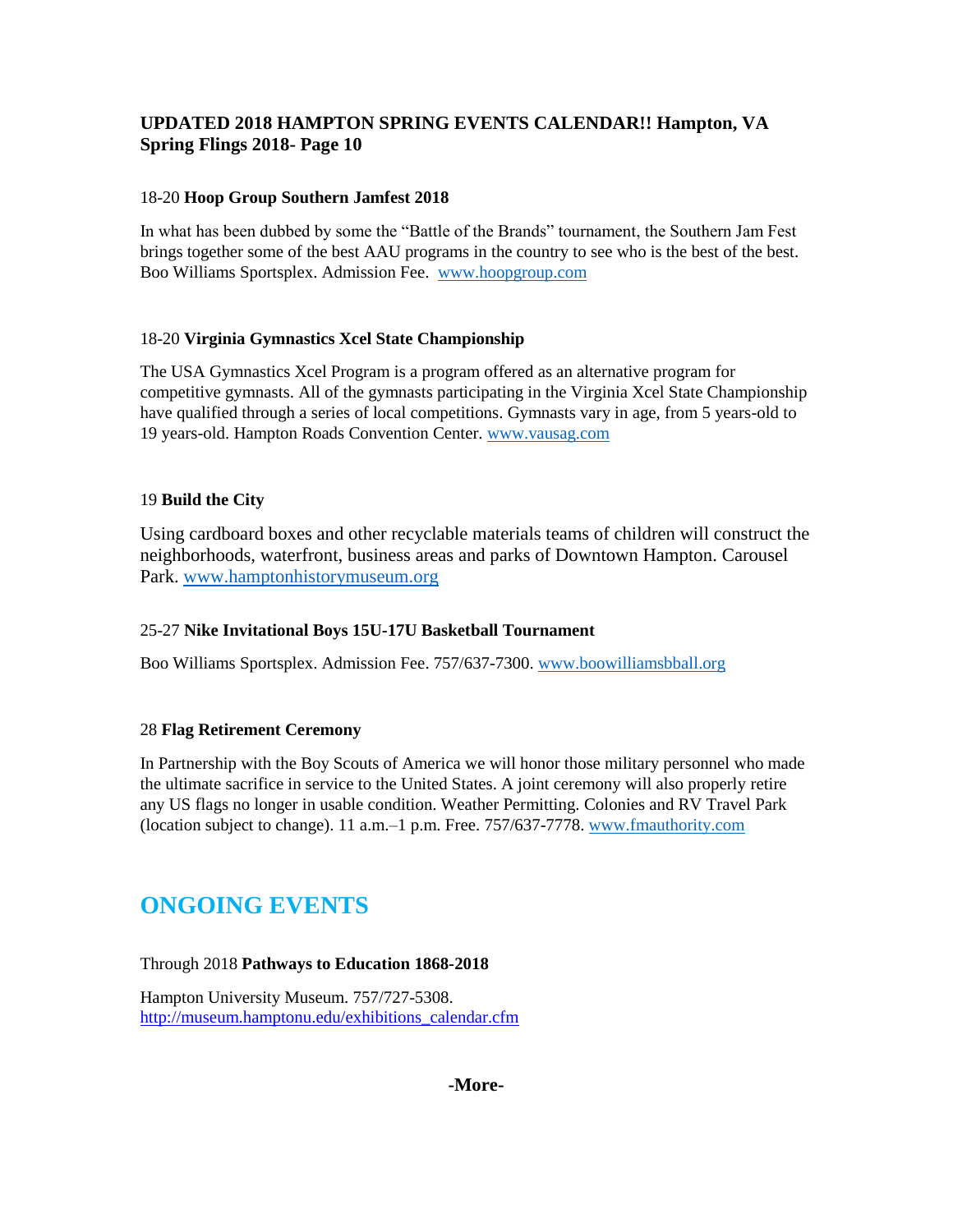# Through March 11 **Hampton Arts League Open Members Exhibition 2018**

This annual Hampton Arts League exhibition features artwork by many of the over 400 Hampton Arts League members in all media and a wide range of styles. This open exhibition will include established artists with lengthy resumes, as well as young or emerging artists who are beginning their journeys as artists. The Charles H. Taylor Arts Center. 757/727-1490[. www.hamptonarts.net](http://www.hamptonarts.net/)

# March 17 – April 29 **Artists Who Teach Juried Exhibition 2018**

Each year, the art departments at Coastal Virginia's nine colleges and universities are each invited to select seven artworks to represent their institutions in this dynamic exhibition. This juried exhibition will feature over 115 artworks including drawing, watercolor, painting, crafts, printmaking, photography, and sculpture. Cash awards total over \$800 and the First Place winner will be invited to show their work in a solo exhibition in 2018. The Charles H. Taylor Arts Center. 757/727-1490. [www.hamptonarts.net](http://www.hamptonarts.net/)

# March 17 – April 29 **Barbara Stephenson: Wrapped, Stacked, and Rooted**

Best in Show Winner in AWT 2017, Stephenson is featured in this one person show of drawings in a variety of media which she describes as "Visual metaphors that allow me to share very personal events, creating a portrait of myself. I have created drawings that are a glimpse of what are the important joys, heartaches, experiences, struggles and dreams that have shaped my life. The Charles H. Taylor Arts Center. 757/727-1490. [www.hamptonarts.net](http://www.hamptonarts.net/)

# March 17 **NASA in Hampton's History**

In 2018, the Hampton History Museum will open a new exhibit celebrating NACA and NASA's singular history and immeasurable contribution to the community in Hampton. The exhibit with feature artifacts and images recently acquired from NASA Langley Research Center. This will be the first step in a comprehensive retelling of Hampton's 20th century history. [www.hamptonhistorymuseum.org](http://www.hamptonhistorymuseum.org/)

## (Saturdays April – October) **Racing at Larry King Law's Langley Speedway**

Nearly every Saturday, satisfy your need for speed at this historic NASCAR home track. The only weekly racing series in Coastal Virginia. Langley Speedway. Racing starts at 7 p.m. Admission Fee. 757/865-7223. [www.langley-speedway.com](http://www.langley-speedway.com/)